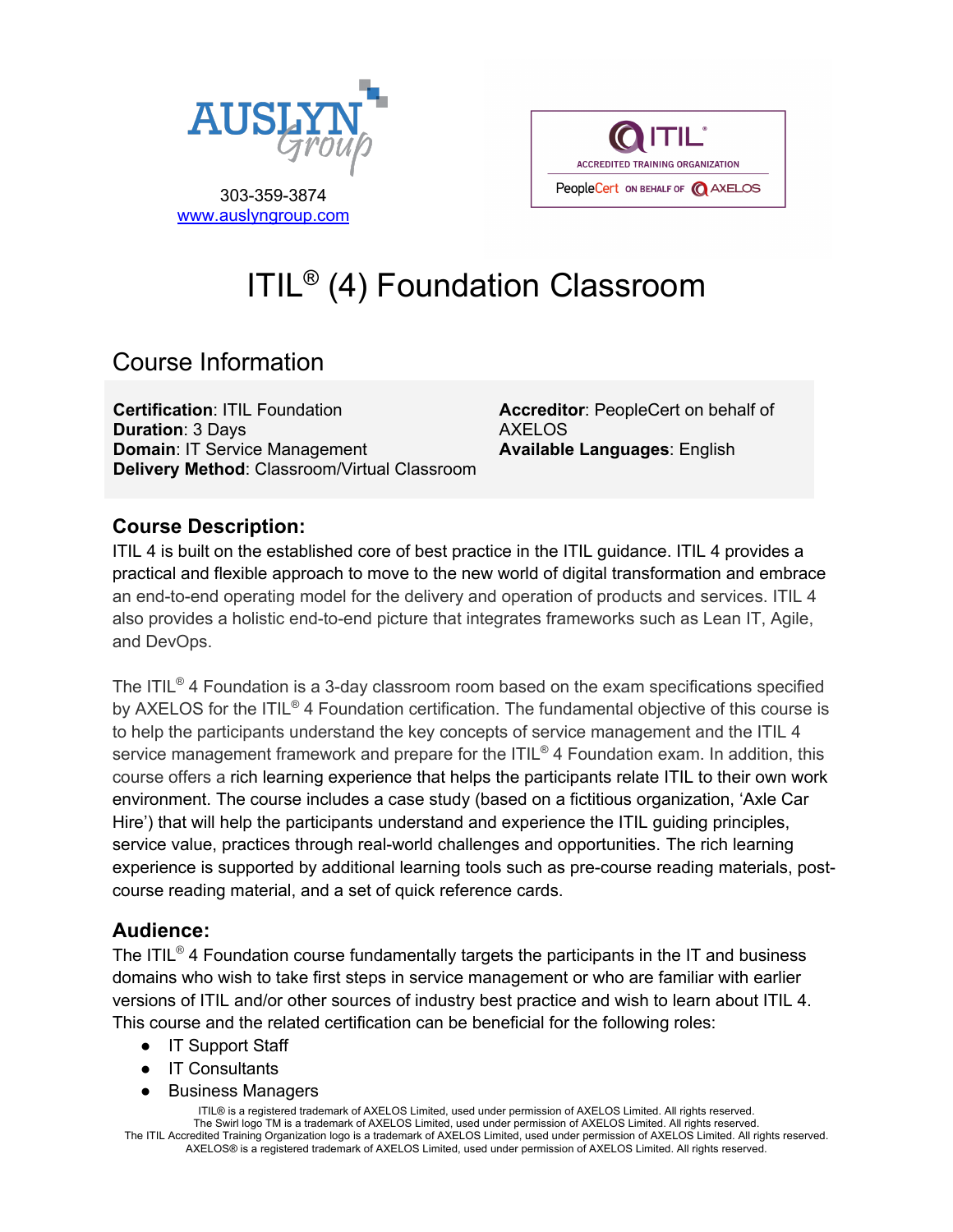- **Business Process Owners**
- IT Developers
- Service Providers
- System Integrators
- Anyone working in a Devops team

#### **Learning Objectives:**

At the end of this course, participants will be able to:

- Understand the key concepts of ITIL service management.
- Understand how ITIL guiding principles can help an organization to adopt and adapt ITIL service management.
- Understand the four dimensions of ITIL service management.
- Understand the purpose and components of the ITIL service value system, and activities of the service value chain, and how they interconnect.
- Understand the key concepts of continual improvement.
- Learn the various ITIL practices and how they contribute to value chain activities.

#### **Prerequisites:**

None, although a familiarity with IT service delivery will be beneficial.

#### **Course Materials:**

The ITIL® 4 Foundation course includes the following course components:

- Course Book (eBook or printed)
- ITIL4 Publication pdf
- Sample Questions
- Proctored Exam

#### **Course Agenda:**

| Day 1                                                                     | Day 2                                   | Day 3                                                 |
|---------------------------------------------------------------------------|-----------------------------------------|-------------------------------------------------------|
| Module 1 Course Introduction<br>and Review of Case Study<br>Axle Car Hire | <b>Review Previous Days Content</b>     | <b>Review Previous Days Content</b>                   |
| Module 2 Service<br>Management: Key Concepts                              | Module 5 The Service Value<br>System    | Module 7 The ITIL Practices -<br>Part 2               |
| Module 3 The Guiding<br><b>Principles</b>                                 | Module 6 Continual<br>Improvement       | Course Review                                         |
| Module 4 The Four<br>Dimensions of Service<br>Management                  | Module 7 The ITIL Practices -<br>Part 1 | <b>Exam Preparation Guide/Mock</b><br>Exam/Final Exam |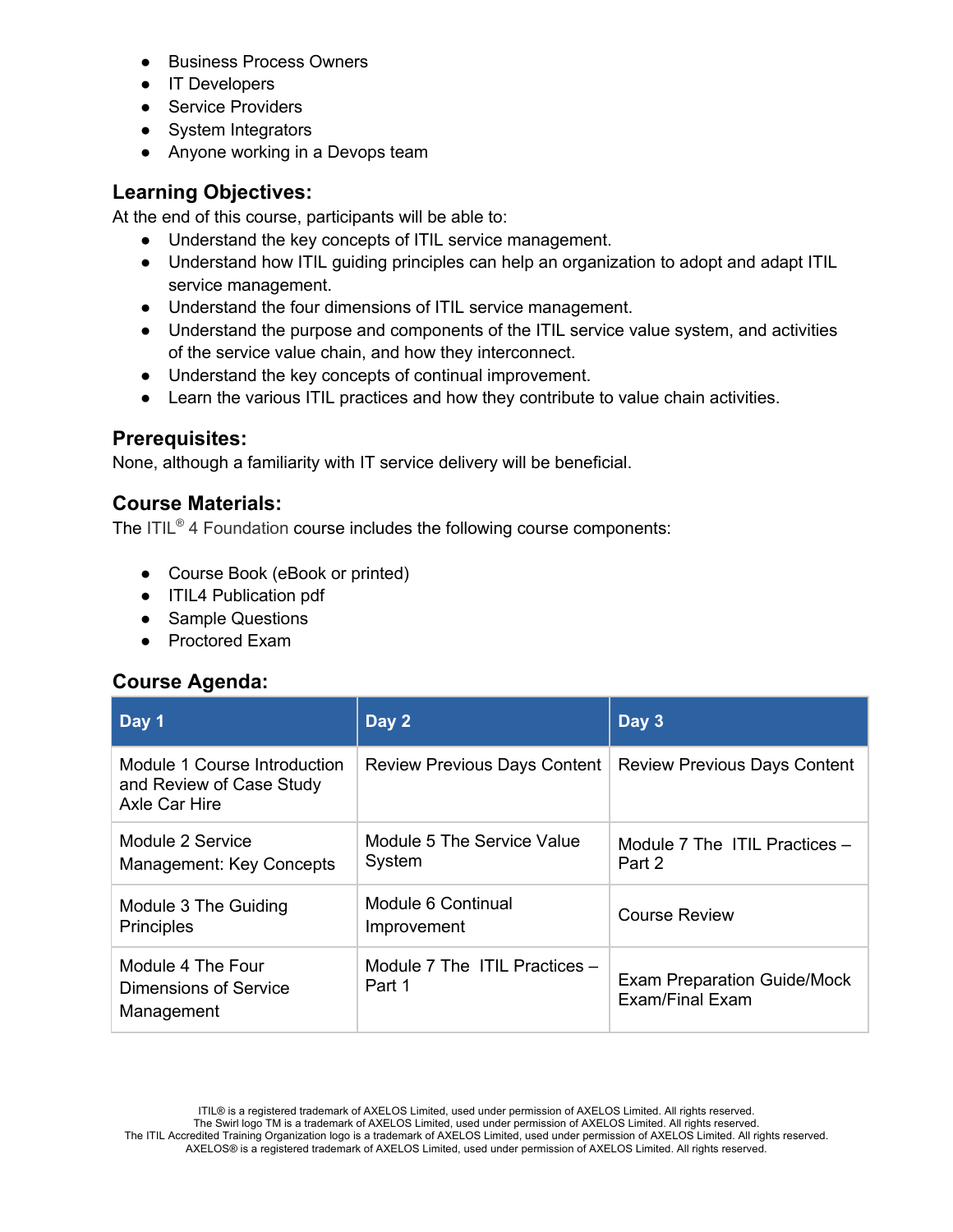# **Course Outline:**

#### **Module 1: Course Introduction**

- Introduction to IT Service Management in the Modern World
- Introduction to ITIL 4
- Structure and Benefits of ITIL 4
- Case Study: Axle Car Hire
- Case Study: Meet the Key People at Axle
- Case Study: The CIOs Vision for Axle
- Exam Details
- ITIL 4 Certification Scheme

#### **Module 2: Service Management: Key Concepts**

- Key Terms Covered in the Module
- Value and Value Co-Creation
- Value: Service, Products, and Resources
- Service Relationships
- Value: Outcomes, Costs, and Risks
- Exercise: Multiple-Choice Questions

#### **Module 3: The Guiding Principles**

- Identifying Guiding Principles
- Key Terms Covered in the Module
- The Seven Guiding Principles
- Applying the Guiding Principles
- Exercise: Multiple-Choice Questions

#### **Module 4: The Four Dimensions of Service Management**

- The Four Dimensions
- The Four Dimensions and Service Value System
- Organizations and People
- Information and Technology
- Partners and Suppliers
- Value Streams and Processes
- External Factors and PESTLE Model
- Exercise: Multiple-Choice Questions

#### **Module 5: Service Value System**

- Service Value System and Service Value Chain
- Overview of Service Value System
- Overview of the Service Value Chain
- Exercise: Multiple-Choice Questions

#### **Module 6: Continual Improvement**

- Introduction to Continual Improvement
- The Continual Improvement Model
- Relationship between Continual Improvement and Guiding Principles
- Exercise: Multiple-Choice Questions